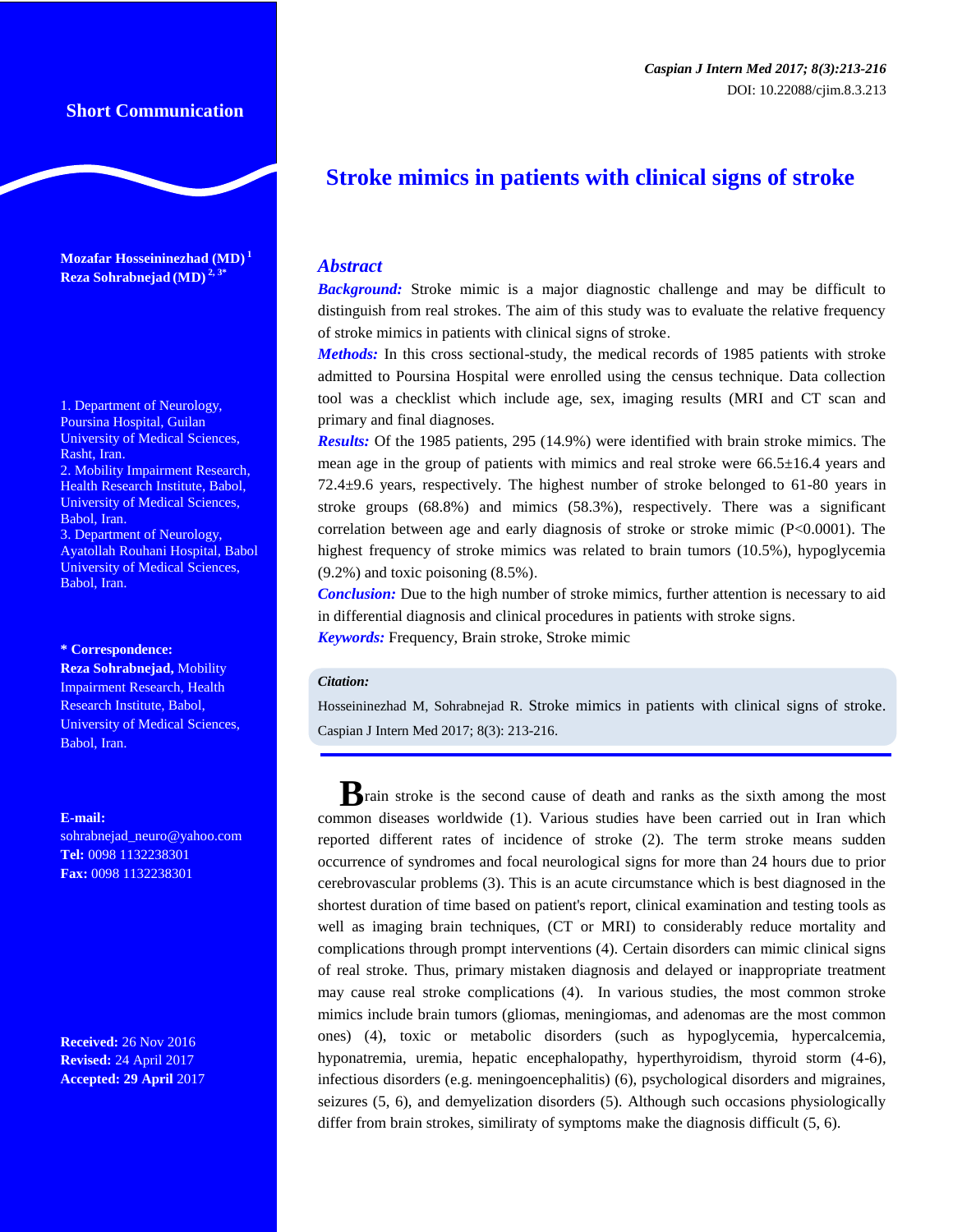Lack of proper and timely diagnosis of stroke or stroke mimic can lead to irreversible complications which made us work on this important issue with somewhat different reports from those of other countries.

### **Methods**

In this cross-sectional study with census method, all patients presenting with symptoms suggestive of stroke (focal neurological symptoms with sudden onset) referring to Poursina Hospital diagnosed by a neurologist in departments of neurology, emergency and trauma in 2013 were included in the study.

Patients presenting with subacute or chronic neurological symptoms were excluded. Data collection tool was a checklist containing age, sex, imaging results (brain MRI including T1 weighted, T2 weighted and FLAIR images, and brain CT), early diagnosis and final diagnosis. After collecting and recording, data were analyzed using SPSS Version 21 and the descriptive and inferential statistics (chisquare test).

To determine the stroke mimics admitted to this hospital, frequency and 95% confidence interval were used.

## **Results**

In this study, 1985 patients with primary diagnosis of brain stroke, referring to the emergency room of Poursina Hospital were studied. Of all participants, 56.1% (1113) were females and 43.9% (872) were males. Of these, 1690 (85.1%) patients were diagnosed with brain stroke and the rest with stroke mimics (295 patients, 14.9%). In both groups, the ratio of women was more than the men. The proportion of female patients in the stroke mimic group was 1 higher than the other group (56.9 versus 55.9%). Chisquare test showed no significant relationship between sex and early diagnosis of mimic or real stroke. In terms of age groups, the highest percentage belonged to 61-80 years old in both patient groups (real=68.8%, mimics=58.3%). Chisquare test showed a significant correlation between age of patients and early diagnosis of real stroke or stroke mimic (p<0.0001) (table 1).

The mean age of patients with mimics and brain strokes were 66.5 and 72.4, respectively. There was a significant difference in the mean age of these groups  $(p<0.0001)$ . In general in the classification of stroke mimics, the highest

frequency occurred in patients who (37.2%) suffered from toxic metabolic disorders, whereas the least frequency occurred in patients with infectious diseases (8.8%) (figure 1).

|        | Table 1. Frequency distribution of patients referring to |  |  |  |
|--------|----------------------------------------------------------|--|--|--|
|        | Poursina Hospital with real brain stroke and stroke      |  |  |  |
| mimics |                                                          |  |  |  |

| <b>Group</b> | <b>Stroke Mimics</b><br>$(n=295)$ | <b>Stroke</b><br>$(n=1690)$ | <b>Pvalue</b> |
|--------------|-----------------------------------|-----------------------------|---------------|
|              | <b>Frequency</b>                  | <b>Frequency</b>            |               |
| <b>Sex</b>   |                                   |                             |               |
| Female       | 168 (56.9)                        | 945 (55.9)                  | 0.74          |
| Male         | 127(43.1)                         | 745 (44.1)                  |               |
| Age (year)   |                                   |                             |               |
| $~<$ 40      | 39(13.2)                          | 0(0)                        |               |
| $41 - 60$    | 32(10.8)                          | 186(11)                     | 0.0001        |
| 61-80        | 172(58.3)                         | 1162 (68.8)                 |               |
| > 80         | 52 (17.6)                         | 342 (20.2)                  |               |
|              |                                   |                             |               |



**Figure 1. Relative frequency distribution of different general forms of diagnosis for brain stroke mimics in patients with brain stroke symptoms referring to Poursina Hospital, Rasht (2013)**

Moreover, a more detailed examination of the frequency distribution of the different diagnoses for stroke mimics were classified. The highest number belonged to brain tumors (10.5%, 31 patients) contrary to migraine with (1%, 3 patients) (table 2).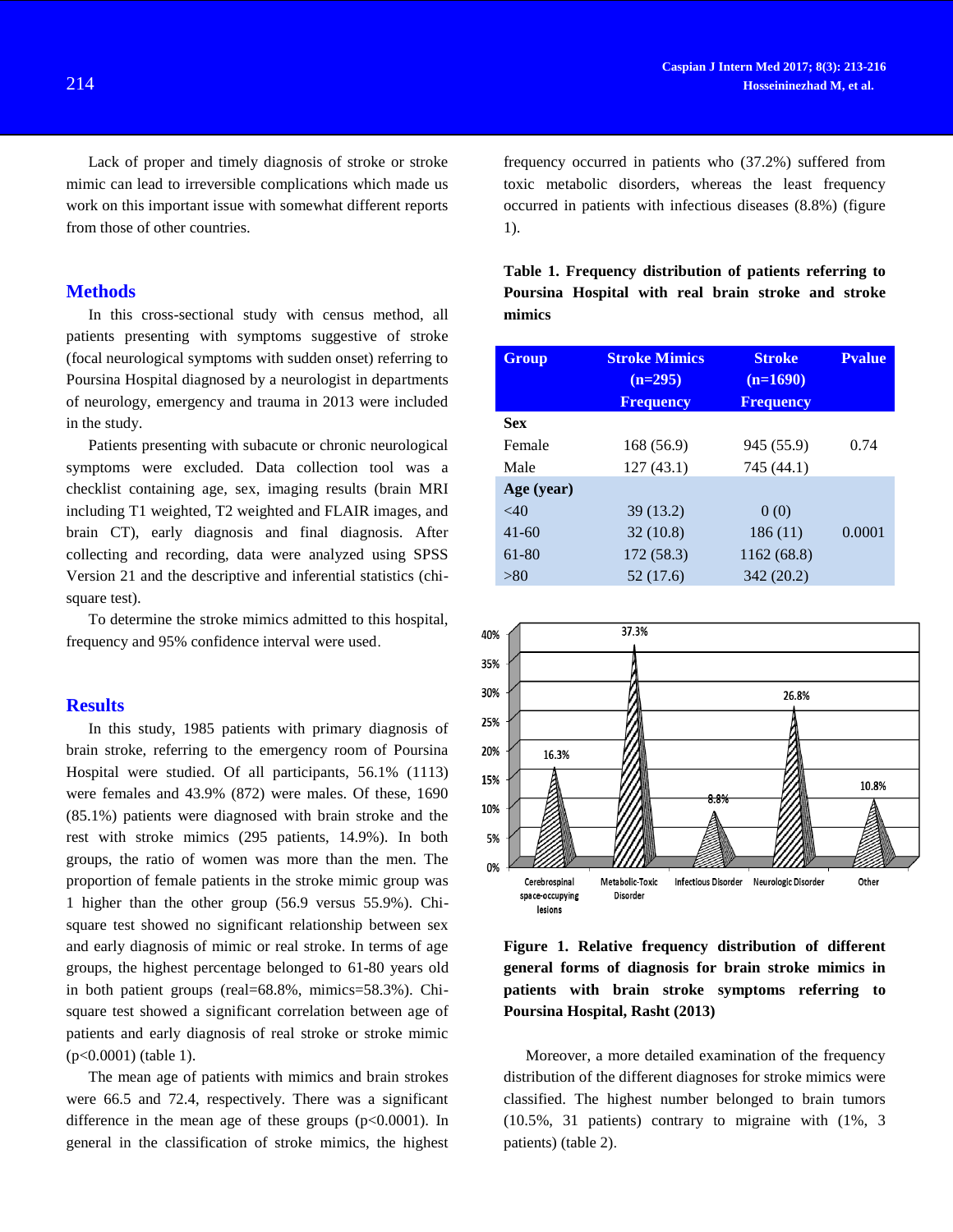**Table 2: Relative frequency distribution of different diagnoses for brain stroke mimics in patients with clinical signs of brain stroke referring to Poursina Hospital in (2013)**

| <b>Diagnosis</b>          | Frequency (%) |
|---------------------------|---------------|
| <b>Brain Tumors</b>       | 31(10.5)      |
| Hypoglycemia              | 27(9.2)       |
| Toxic poisoning           | 25(8.5)       |
| <b>Hysterical attacks</b> | 24(8.1)       |
| Seizure                   | 23(7.8)       |
| Sepsis                    | 22(7.5)       |
| Subdural hematoma         | 19(6.4)       |
| Uremia                    | 17(5.8)       |
| Vestibulopathy            | 16(5.4)       |
| Multiple sclerosis        | 13(4.4)       |
| <b>Brain Metastasis</b>   | 12(4.1)       |
| Encephalopathy            | 12(4)         |
| Hyperglycemia             | 9(3.1)        |
| Syncope                   | 9(3.1)        |
| Hyponatremia              | 8(2.7)        |
| Hyperkalemia              | 7(2.4)        |
| Spinal cord Lesions       | 5(1.7)        |
| Hypothyroidism            | 5(1.7)        |
| Encephalitis              | 4(1.4)        |
| <b>Brain Dementia</b>     | 4(1.4)        |
| Migraine                  | 3(1)          |
| Total                     | 295 (100)     |

#### **Discussion**

In the present study, a total of 1985 patients were studied, among them 14.9% were inflicted with mimics of brain stroke and the rest (85.1%) were treated after the final diagnosis of stroke. Merino et al.'s study on a 10-year data from the National Institutes of Health Stroke Program found that almost one third of the patients examined by the stroke team experts had stroke mimics (30%) (7). A study conducted in a stroke center revealed that 26.8% of patients referring to the emergency department for stroke had no cerebrovascular problem and even the proportion of hospitalized patients with mimic stroke was higher (8). Of course, there are other studies that are similar to our study with less number of mimics (9) which might be due to equipment such as CT and MRI or setting of study which was a specialized center where patients are evaluated by neurologists. We, in a general classification, found that most of stroke mimics were metabolic and neurological disorders.

Furthermore, in a more detailed classification, the highest percentage of mimics was related to brain tumors and the lowest to migraine. The study by Hatzitolios et al. also showed that most patients had neoplastic lesions or primary brain tumor (4). Wolf et al. in their research in 2012 showed that among the 42 patients diagnosed with stroke mimics, 20 had seizure and 7 conversion disorder, 6 dementia, 3 migraine, 2 with brain tumor and 4 with other groups of mimics (10). In a comparison of sex between the two groups, results showed that the number of women was higher than men in both groups of stroke mimics and real stroke. In the study by Hand et al. 50% of patients in stroke group and 45% of patients in stroke mimics were men (10). Other studies also showed that the highest percentage of mimics were observed among women (7, 11). Winkler et al.'s study demonstrated no significant difference between the two groups in terms of gender (12).

In the current study, the mean age of stroke mimic patients was 66.5±16.39 and the patients with real stroke was 72.4±9.58 years. A statistically significant difference was seen between the groups. There was no stroke in those less than 40 years old and 61 to 80 years group had the highest frequency. In a study by Hand et al., the mean age of brain stroke patients and patients with stroke mimics were 76.3, 76.3 and 77, respectively (13). Gioia et al. also showed that the mean age of patients included in the study was  $70.4 \pm 15.6$ years old (14). While the study by Vroomen et al. showed that the prevalence of brain stroke mimics was very rare in those aged over 50 years (15). Similarly, Winkler et al. stated that no significant difference existed between the different age groups in two groups (12).

In conclusion in the present study, 14.9% of patients had brain stroke mimics. Paying more attention to clinical examinations as the first step can be of great help for the proper diagnosis of brain stroke mimics. Moreover, imaging and laboratory studies have great importance in differentiating stroke from mimics.

#### **Acknowledgments**

The authors are thankful for the valuable cooperation of Guilan Road Trauma Research Center

**Funding:** This study was funded by Guilan University of Medical Sciences.

**Conflict of Interest:** There is no conflict of interest in this study.